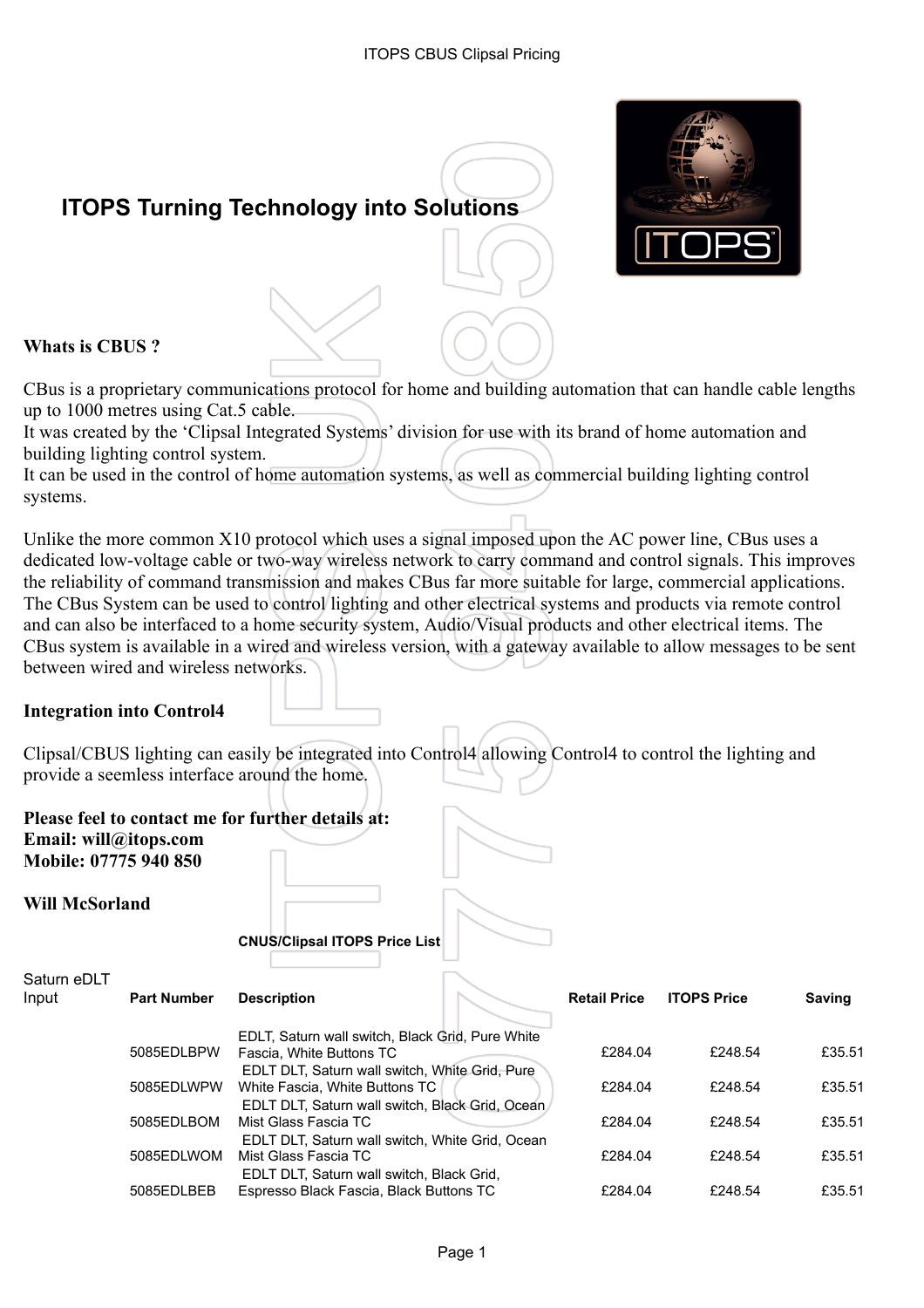|            | EDLT DLT, Saturn wall switch, White Grid,         |         |         |        |
|------------|---------------------------------------------------|---------|---------|--------|
| 5085EDLWEB | Espresso Black Fascia, Black Buttons TC           | £284.04 | £248.54 | £35.51 |
|            | EDLT DLT, Saturn wall switch, Black Grid, Cream   |         |         |        |
| 5085EDLBCM | Glass Fascia TC                                   | £284.04 | £248.54 | £35.51 |
|            | EDLT DLT, Saturn wall switch, White Grid, Cream   |         |         |        |
| 5085EDLWCM | Glass Fascia TC                                   | £284.04 | £248.54 | £35.51 |
|            | EDLT DLT, Saturn wall switch, Black Grid,         |         |         |        |
| 5085EDLBSS | Stainless Steel Fascia, White Buttons TC          | £284.04 | £248.54 | £35.51 |
|            | EDLT DLT, Saturn wall switch, White Grid,         |         |         |        |
| 5085EDLWSS | Stainless Steel Fascia, White Buttons TC          | £284.04 | £248.54 | £35.51 |
|            | EDLT DLT, Saturn wall switch, Black Grid, Horizon |         |         |        |
| 5085EDLBHB | <b>Black Fascia, White Buttons TC</b>             | £284.04 | £248.54 | £35.51 |
|            | EDLT DLT, Saturn wall switch, White Grid, Horizon |         |         |        |
| 5085EDLWHB | Black Fascia, White Buttons TC                    | £284.04 | £248.54 | £35.51 |
|            | EDLT DLT, Saturn wall switch, Black Grid, Brown   |         |         |        |
| 5085EDLBBR | Fascia, White Buttons TC                          | £284.04 | £248.54 | £35.51 |
|            | EDLT DLT, Saturn wall switch, White Grid, Brown   |         |         |        |
| 5085EDLWBR | Fascia, White Buttons TC                          | £284.04 | £248.54 | £35.51 |
| 5000CBF    | C-Bus Fly-lead terminal (bag of 5) TC             | £14.54  | £12.73  | £1.82  |
|            |                                                   |         |         |        |
|            |                                                   |         |         |        |

| £284.04           | £248.54           | £35.51          |
|-------------------|-------------------|-----------------|
| £284.04           | £248.54           | £35.51          |
| £284.04           | £248.54           | £35.51          |
| £284.04           | £248.54           | £35.51          |
| £284.04           | £248.54           | £35.51          |
| £284.04           | £248.54           | £35.51          |
| £284.04           | £248.54           | £35.51          |
| £284.04           | £248.54           | £35.51          |
| £284.04<br>£14.54 | £248.54<br>£12.73 | £35.51<br>£1.82 |

|                           | <b>Part Number</b> | <b>Description</b>                                | <b>Retail Price</b> | <b>ITOPS Price</b> | <b>Saving</b> |
|---------------------------|--------------------|---------------------------------------------------|---------------------|--------------------|---------------|
|                           |                    |                                                   |                     |                    |               |
| Saturn DLT                |                    |                                                   |                     |                    |               |
| Input Switches E5084DL380 |                    | Saturn 4 Gang input DLT Cream TC                  | £262.00             | £229.25            | £32.75        |
|                           | E5084DL680         | Saturn 4 Gang input DLT Black TC                  | £262.00             | £229.25            | £32.75        |
|                           | E5084DL780         | Saturn 4 Gang input DLT Mid-Brown TC              | £262.00             | £229.25            | £32.75        |
|                           | E5084DLGF          | Saturn 4 Gang input DLT White TC                  | £262.00             | £229.25            | £32.75        |
|                           | E5084DLPW          | Saturn 4 Gang input DLT Pure White TC             | £262.00             | £229.25            | £32.75        |
|                           | E5084DFPW          | Saturn 4 Gang DLT fascia - square - Pure White TC | £42.31              | £37.02             | £5.29         |
|                           | E5084F60           | Saturn 4 Gang DLT fascia - square - Black TC      | £45.82              | £40.09             | £5.73         |
|                           | 5084DF38           | Saturn 4 Gang DLT fascia - Cream TC               | £41.89              | £36.66             | £5.24         |
|                           | 5084DF68           | Saturn 4 Gang DLT fascia - Black TC               | £42.31              | £37.02             | £5.29         |
|                           | 5084DF78           | Saturn 4 Gang DLT fascia - Brown TC               | £42.31              | £37.02             | £5.29         |
|                           | 5084DFGF           | Saturn 4 Gang DLT fascia - square - White TC      | £42.31              | £37.02             | £5.29         |
|                           | 5084DFPW           | Saturn 4 Gang DLT fascia - square - Pure TC       | £42.31              | £37.02             | £5.29         |
|                           | 5085DL380          | Saturn 5 Gang input DLT Cream TC                  | £279.77             | £244.80            | £34.97        |
|                           | 5085DL680          | Saturn 5 Gang input DLT Black TC                  | £279.77             | £244.80            | £34.97        |
|                           | 5085DL780          | Saturn 5 Gang input DLT Mid-Brown TC              | £279.77             | £244.80            | £34.97        |
|                           | 5085DLGF           | Saturn 5 Gang input DLT White TC                  | £279.77             | £244.80            | £34.97        |
|                           | 5085DLJ80          | Saturn 5 gang key input DLT Stainless Steel TC    | £279.77             | £244.80            | £34.97        |
|                           | 5085DLPW           | Saturn 5 Gang input DLT Pure White TC             | £279.77             | £244.80            | £34.97        |
|                           | 5085DLLF           | Saturn 5 Button DLT less fascia TC                | £234.01             | £204.76            | £29.25        |
|                           | 5085DF30           | Saturn 5 Gang DLT fascia - Cream TC               | £42.31              | £37.02             | £5.29         |
|                           | 5085DF60           | Saturn 5 Gang DLT fascia - Black TC               | £42.31              | £37.02             | £5.29         |
|                           | 5085DF70           | Saturn 5 Gang DLT fascia - Brown TC               | £42.31              | £37.02             | £5.29         |
|                           | 5085DFGF           | Saturn 5 Gang DLT fascia - White TC               | £42.31              | £37.02             | £5.29         |
|                           | 5085DFPW           | Saturn 5 Gang DLT fascia - Pure White TC          | £42.31              | £37.02             | £5.29         |
|                           | 5085DF780          | Saturn 5 Gang DLT glass fascia Mid-Brown TC       | £42.31              | £37.02             | £5.29         |
|                           |                    |                                                   |                     |                    |               |
|                           |                    |                                                   |                     |                    |               |
| Wall boxes                | 1571P              | Wall box J type plastic TC                        | £4.39               | £4.94              |               |
|                           | 1571               | Wall box J type metal TC                          | £4.34               | £4.89              |               |
|                           |                    |                                                   |                     |                    |               |
|                           | <b>Part Number</b> | <b>Description</b>                                | <b>Retail Price</b> | <b>ITOPS Price</b> | <b>Saving</b> |
| Saturn input              |                    |                                                   |                     |                    |               |
| switches<br>(Square)      | E5082NL680         | Saturn 2 Gang input Black TC                      | £153.94             | £134.69            | £19.24        |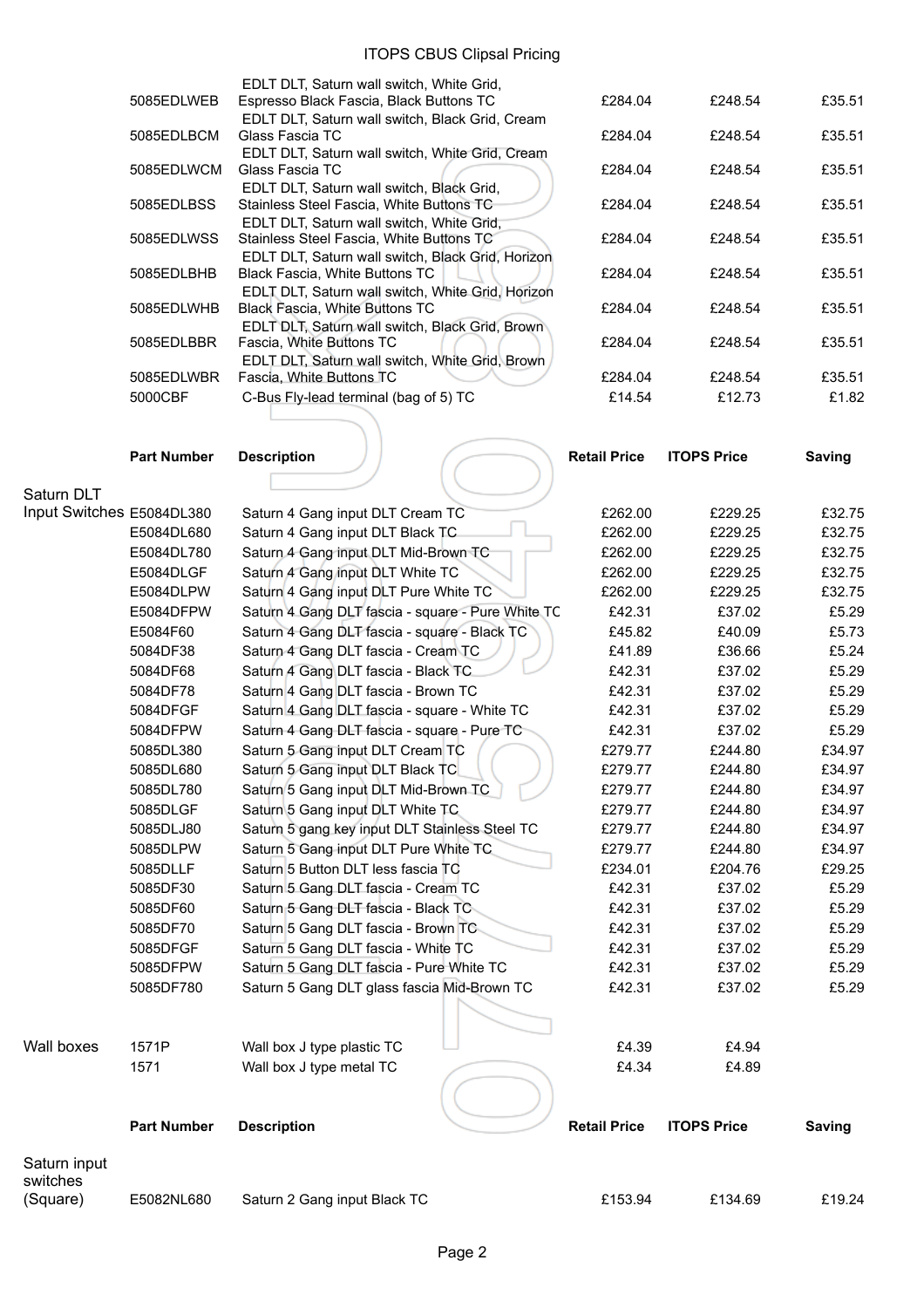|                          | E5082NL780         | Saturn 2 Gang input Mid-Brown TC         | £153.94             | £134.69            | £19.24 |
|--------------------------|--------------------|------------------------------------------|---------------------|--------------------|--------|
|                          | E5082NLGF          | Saturn 2 Gang input White TC             | £153.94             | £134.69            | £19.24 |
|                          | E5082NL380         | Saturn 2 Gang input Cream TC             | £153.94             | £134.69            | £19.24 |
|                          | E5082NLPW          | Saturn 2 Gang input Pure White TC        | £153.94             | £134.69            | £19.24 |
|                          | E5082F60           | Saturn 2 Gang input Fascia Black TC      | £37.37              | £32.70             | £4.67  |
|                          | E5082FGF           | Saturn 2 Gang input Fascia White TC      | £37.37              | £32.70             | £4.67  |
|                          | E5084NL380         | Saturn 4 Gang input Cream TC             | £159.50             | £139.57            | £19.94 |
|                          | E5084NL680         | Saturn 4 Gang input Black TC             | £159.50             | £139.57            | £19.94 |
|                          | E5084NL780         | Saturn 4 Gang input Mid - Brown TC       | £159.50             | £139.57            | £19.94 |
|                          | E5084NLGF          | Saturn 4 Gang input White TC             | £158.63             | £138.80            | £19.83 |
|                          | E5084NLPW          | Saturn 4 Gang input Pure White TC        | £159.50             | £139.57            | £19.94 |
|                          | E5084F30           | Saturn 4 Gang fascia - square - Cream TC | £45.82              | £40.09             | £5.73  |
|                          | E5084FGF           | Saturn 4 Gang fascia - square - White TC | £45.82              | £40.09             | £5.73  |
|                          | E5086NL380         | Saturn 6 Gang input Cream TC             | £177.40             | £155.22            | £22.17 |
|                          | E5086NL680         | Saturn 6 Gang input Black TC             | £177.40             | £155.22            | £22.17 |
|                          | E5086NL780         | Saturn 6 Gang input Mid-Brown TC         | £177.40             | £155.22            | £22.17 |
|                          | E5086NLGF          | Saturn 6 Gang input White TC             | £177.40             | £155.22            | £22.17 |
|                          | E5086NLPW          |                                          | £157.91             | £138.17            | £19.74 |
|                          |                    | Saturn 6 Gang input Pure White TC        |                     |                    |        |
|                          | E5086F30           | Saturn 6 Gang fascia - square - Cream TC | £53.99              | £47.24             | £6.75  |
|                          | E5086F60           | Saturn 6 Gang fascia - square - Black TC | £53.99              | £47.24             | £6.75  |
|                          | E5086F70           | Saturn 6 Gang fascia - Brown TC          | £53.99              | £47.24             | £6.75  |
|                          | E5086FGF           | Saturn 6 Gang fascia - square - White TC | £53.99              | £47.24             | £6.75  |
|                          | E5086FPW           | Saturn 6 Gang fascia - Pure White TC     | £55.48              | £48.54             | £6.93  |
|                          |                    |                                          |                     |                    |        |
| Saturn input<br>switches |                    |                                          |                     |                    |        |
| (rectangle)              | 5082NL380          | Saturn 2 Gang input Cream TC             | £163.48             | £143.04            | £20.43 |
|                          | 5082NL680          | Saturn 2 Gang input Black TC             | £163.48             | £143.04            | £20.43 |
|                          | 5082NL780          | Saturn 2 Gang input Mid-Brown TC         | £163.48             | £143.04            | £20.43 |
|                          | 5082NLGF           | Saturn 2 Gang input White TC             | £163.48             | £143.04            | £20.43 |
|                          |                    |                                          |                     |                    |        |
|                          | 5082NLJ80          | Saturn 2 Gang input Stainless Steel TC   | £163.48             | £143.04            | £20.43 |
|                          | 5082NLPW           | Saturn 2 Gang input Pure White TC        | £163.48             | £143.04            | £20.43 |
|                          | 5082F30            | Saturn 2 Gang fascia - Cream TC          | £37.91              | £33.17             | £4.74  |
|                          | 5082F60            | Saturn 2 Gang fascia - Black TC          | £37.91              | £33.17             | £4.74  |
|                          | 5082F70            | Saturn 2 Gang fascia - Brown TC          | £37.91              | £33.17             | £4.74  |
|                          | 5082FGF            | Saturn 2 Gang fascia - White TC          | £37.91              | £33.17             | £4.74  |
|                          | 5082FPW            | Saturn 2 Gang fascia - Pure White TC     | £37.91              | £33.17             | £4.74  |
|                          | 5084NL380          | Saturn 4 Gang input Cream TC             | £163.64             | £143.19            | £20.46 |
|                          | 5084NL680          | Saturn 4 Gang input Black TC             | £163.64             | £143.19            | £20.46 |
|                          | 5084NL780          | Saturn 4 Gang input Mid-Brown TC         | £163.64             | £143.19            | £20.46 |
|                          | 5084NLGF           | Saturn 4 Gang input White TC             | £163.64             | £143.19            | £20.46 |
|                          | 5084NLJ80          | Saturn 4 Gang input Stainless Steel TC   | £163.64             | £143.19            | £20.46 |
|                          | 5084NLPW           | Saturn 4 Gang input Pure White TC        | £163.64             | £143.19            | £20.46 |
|                          | 5084F30            | Saturn 4 Gang fascia - Cream TC          | £46.03              | £40.28             | £5.75  |
|                          | 5084F60            | Saturn 4 Gang fascia - Black TC          | £46.03              | £40.28             | £5.75  |
|                          |                    |                                          |                     |                    |        |
|                          | <b>Part Number</b> | <b>Description</b>                       | <b>Retail Price</b> | <b>ITOPS Price</b> | Saving |
| Saturn input             |                    |                                          |                     |                    |        |
| switches                 |                    |                                          |                     |                    |        |
| (rectangle)              | 5084F70            | Saturn 4 Gang fascia - Brown TC          | £46.03              | £40.28             | £5.75  |
|                          | 5084FGF            | Saturn 4 Gang fascia - White TC          | £46.03              | £40.28             | £5.75  |
|                          | 5086NL380          | Saturn 6 Gang input Cream TC             | £200.02             | £175.01            | £25.00 |
|                          | 5086NL680          | Saturn 6 Gang input Black TC             | £200.02             | £175.01            | £25.00 |
|                          | 5086NL780          | Saturn 6 Gang input Mid-Brown TC         | £200.02             | £175.01            | £25.00 |
|                          | 5086NLGF           | Saturn 6 Gang input White TC             | £200.02             | £175.01            | £25.00 |
|                          | 5086NLJ80          | Saturn 6 Gang input Stainless Steel TC   | £200.02             | £175.01            | £25.00 |
|                          | 5086NLPW           | Saturn 6 Gang input Pure White TC        | £161.04             | £140.91            | £20.13 |
|                          |                    |                                          |                     |                    |        |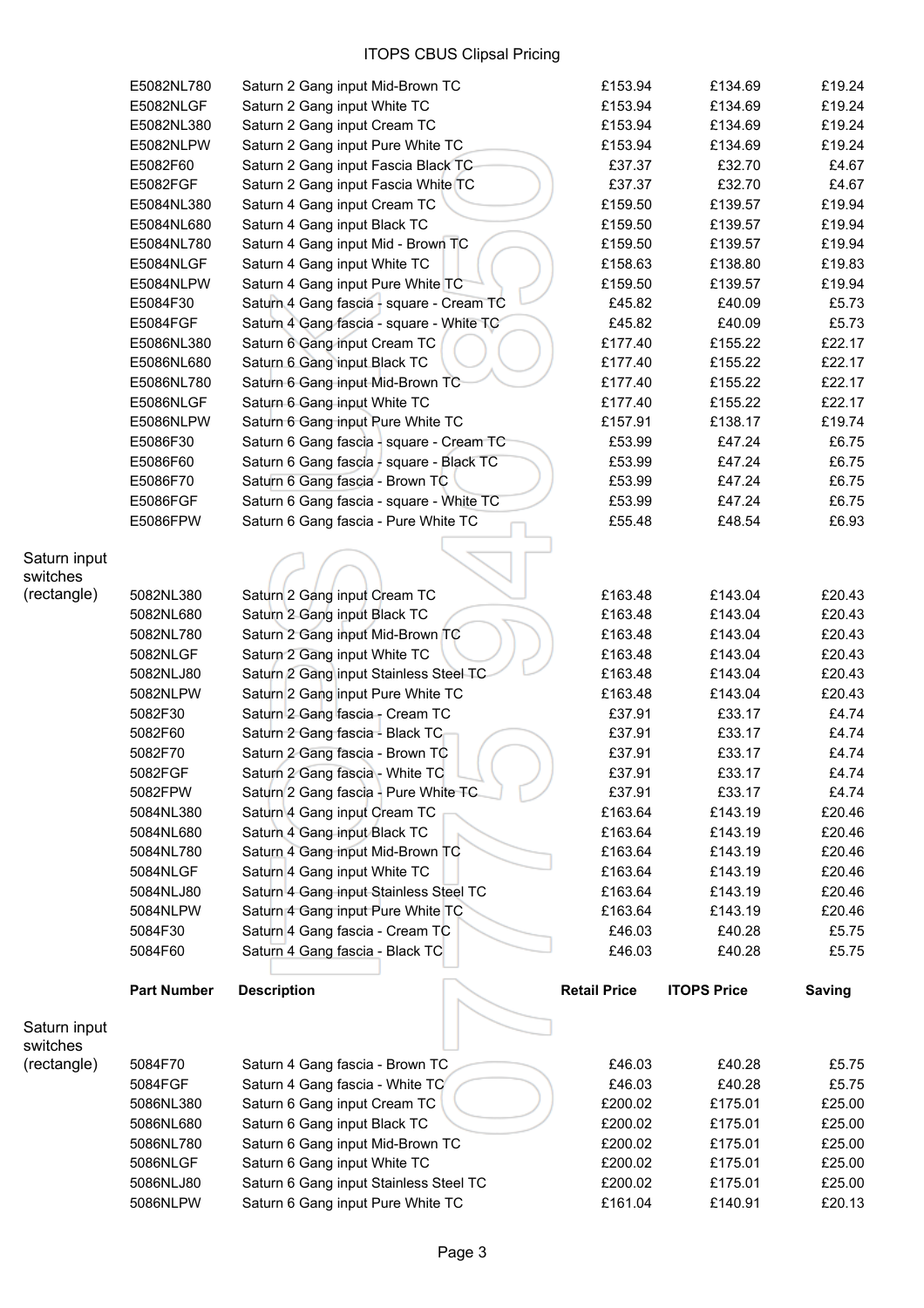|                         | 5086F60            | Saturn 6 Gang fascia - Black TC                    | £55.04              | £48.16             | £6.88   |
|-------------------------|--------------------|----------------------------------------------------|---------------------|--------------------|---------|
|                         | 5086F70            | Saturn 6 Gang fascia - Brown TC                    | £55.04              | £48.16             | £6.88   |
|                         | 5086FGF            | Saturn 6 Gang fascia - White TC                    | £55.04              | £48.16             | £6.88   |
|                         | 5086FPW            | Saturn 6 Gang fascia - Pure White TC               | £55.04              | £48.16             | £6.88   |
|                         | 5086F30            | Saturn 6 Gang fascia - Cream TC                    | £55.04              | £48.16             | £6.88   |
|                         |                    |                                                    |                     |                    |         |
| Stand alone             |                    |                                                    |                     |                    |         |
| inputs                  | 4061PBEB           | 1 Gang push button switch black TC                 | £35.99              | £31.49             | £4.50   |
|                         | 4061PBLEB          | 1 Gang LED push button switch black TC             | £36.30              | £31.76             | £4.54   |
|                         | 4061PBLOM          | C-Bus Saturn 1 gang LED push button switch TC      | £36.30              | £31.76             | £4.54   |
|                         | 4061PBOM           | Saturn 240V 1 push button switch Ocean M TC        | £34.96              | £30.59             | £4.37   |
|                         | 4061PBPW           | Saturn 240V 1 push button switch Pure Wh TC        | £34.96              | £30.59             | £4.37   |
|                         |                    | 4062E450UDEB 2 Gang dimmer black TC                | £62.36              | £54.57             | £7.80   |
|                         |                    | 4062E450UDNEI 2 gang dimmer blackt with LED TC     | £66.65              | £58.32             | £8.33   |
|                         |                    | 4062E450UDNOI 2 gang dimmer ocean mist with LED TC | £66.65              | £58.32             | £8.33   |
|                         |                    | 4062E450UDNP\ 2 gang dimmer pure white with LED TC | £66.65              | £58.32             | £8.33   |
|                         | 4062PBEB           | 2 Gang push button switch black TC                 | £45.60              | £39.90             | £5.70   |
|                         | 4062PBLEB          | Saturn 240V 2 LED push button switch bla TC        | £54.96              | £48.09             | £6.87   |
|                         | 4062PBLOM          | Saturn 240V 2 LED push button switch Oce TC        | £54.96              | £48.09             | £6.87   |
|                         | 4062PBOM           | Saturn 240V 2 push button switch Ocean M TC        | £45.60              | £39.90             | £5.70   |
|                         | 4062PBPW           | Saturn 240V 2 push button switch Pure Wh TC        | £45.60              | £39.90             | £5.70   |
|                         | 4062VH             | Saturn 240V 2 less mechanism Ocean Mist TC         | £45.60              | £39.90             | £5.70   |
|                         | 4063PBLOM          | Saturn 240V 3 LED push button switch Oce TC        | £68.15              | £59.63             | £8.52   |
|                         | 4063PBOM           | Saturn 240V 3 push button switch Ocean M TC        | £52.42              | £45.86             | £6.55   |
|                         | 4063PBPW           | Saturn 240V 3 push button switch Pure Wh TC        | £52.42              | £45.86             | £6.55   |
|                         | 4064PBLEB          | Saturn 240V 4 LED push button switch bla TC        | £84.98              | £74.36             | £10.62  |
|                         | 4064PBLOM          | Saturn 240V 4 LED push button switch Oce TC        | £84.98              | £74.36             | £10.62  |
|                         | 4064PBOM           | Saturn 240V 4 push button switch Ocean M TC        | £122.72             | £107.38            | £15.34  |
|                         | 4064VH             | Saturn 240V 4 less mechanism Ocean Mist TC         | £43.74              | £38.27             | £5.47   |
|                         | 4066PBLEB          | Saturn 240V 6 LED push button pure black TC        | £125.34             | £109.67            | £15.67  |
|                         | 4066PBLOM          | Saturn 240V 6 LED push button ocean mist TC        | £125.34             | £109.67            | £15.67  |
|                         | 4066PBLPW          | Saturn 240V 6 LED push button pure white TC        | £125.34             | £109.67            | £15.67  |
|                         |                    |                                                    |                     |                    |         |
| Accessories             | 5080LC             | Saturn range - Pre-labelled Button Caps TC         | £41.80              | £36.57             |         |
|                         | <b>Part Number</b> | <b>Description</b>                                 | <b>Retail Price</b> | <b>ITOPS Price</b> | Saving  |
|                         |                    |                                                    |                     |                    |         |
| Black & white           |                    |                                                    |                     |                    |         |
| touch screens BS5000CT2 |                    | B B&W WT/Screen S/Steel TC                         | £674.48             | £590.17            | £84.31  |
|                         | 5080CT23           | B B&W WT/Screen Saturn Cream TC                    | £671.74             | £587.77            | £83.97  |
|                         | 5080CT26           | B B&W WT/Screen Saturn Black TC                    | £671.74             | £587.77            | £83.97  |
|                         | 5080CT27           | B B&W WT/Screen Saturn Mid-Brown TC                | £671.74             | £587.77            | £83.97  |
|                         | 5080CT2GF          | B B&W WT/Screen Saturn White TC                    | £645.13             | £564.49            | £80.64  |
|                         | 5080CT2PW          | B B&W WT/Screen Saturn Pure White TC               | £645.13             | £564.49            | £80.64  |
|                         | <b>BB5000CT2</b>   | B B&W WT/Screen Polished Brass TC                  | £690.77             | £604.42            | £86.35  |
|                         | 5080CTL23          | B B&W WT/Screen Logic Saturn Cream TC              | £836.70             | £732.11            | £104.59 |
|                         | 5080CTL26          | B B&W WT/Screen Logic Saturn Black TC              | £844.98             | £739.36            | £105.62 |
|                         | 5080CTL27          | B B&W WT/Screen Logic Saturn Brown TC              | £844.98             | £739.36            | £105.62 |
|                         | 5080CTL2GF         | B B&W WT/Screen Logic Saturn White TC              | £844.98             | £739.36            | £105.62 |
|                         | 5080CTL2PW         | B B&W WT/Screen Logic Saturn Pure White TC         | £844.98             | £739.36            | £105.62 |
|                         | <b>BS5000CTL2</b>  | B B&W WT/Screen Logic S/Steel TC                   | £800.41             | £700.36            | £100.05 |
|                         | 5080CT2F3          | B B&W WT/Screen Saturn Fascia Cream TC             | £78.25              | £68.47             | £9.78   |
|                         | 5080CT2F6          | B B&W WT/Screen Saturn Fascia Black TC             | £78.25              | £68.47             | £9.78   |
|                         | 5080CT2F7          | B B&W WT/Screen Saturn Fascia Brown TC             | £78.25              | £68.47             | £9.78   |
|                         | 5080CT2FGF         | B B&W WT/Screen Saturn Fascia White TC             | £78.25              | £68.47             | £9.78   |
|                         | <b>BB5000CT2F</b>  | B B&W WT/Screen Metal Fascia Brass TC              | £60.94              | £53.32             | £7.62   |
|                         | <b>BS5000CT2F</b>  | B B&W WT/Screen Metal Fascia S/Steel TC            | £59.50              | £52.06             | £7.44   |
|                         | 5000CT2WB          | B B&W WT/Screen Wall Box TC                        | £35.46              | £31.03             | £4.43   |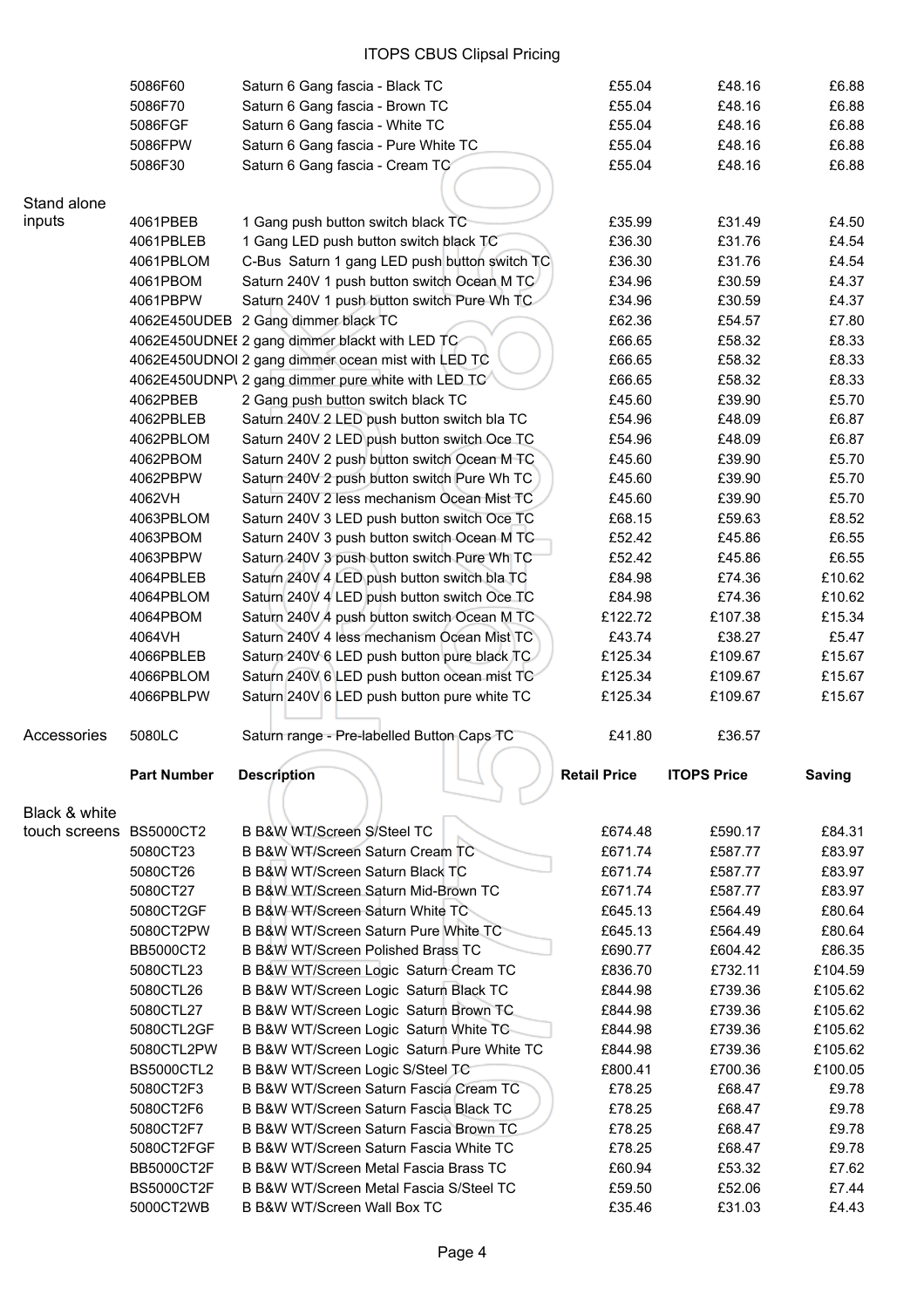| BIACK & WHILE            |                    |                                                   |                     |                    |               |
|--------------------------|--------------------|---------------------------------------------------|---------------------|--------------------|---------------|
| touch screens C5080CT228 |                    | Spectrum touch screen Neow/o logic Brush TC       | £1,366.46           | £1,195.66          | £170.81       |
|                          | C5080CT23          | Spectrum touch screen Saturn w/o logic Cream TC   | £1,471.68           | £1,287.72          | £183.96       |
|                          | C5080CT26          | Spectrum touch screen Saturn w/o logic Black TC   | £1,471.68           | £1,287.72          | £183.96       |
|                          | C5080CT27          | Spectrum touch screen Saturn w/o logic M TC       | £1,471.68           | £1,287.72          | £183.96       |
|                          | C5080CT2GF         | Spectrum touch screen Saturn w/o logic Glass TC   | £1,471.68           | £1,287.72          | £183.96       |
|                          | C5080CT2PW         | Spectrum touch screen Saturn w/o logic Pure White | £1,471.68           | £1,287.72          | £183.96       |
|                          | C5080CT2GB         | Spectrum touch screen Neo w/o logic Grey TC       | £1,366.46           | £1,195.66          | £170.81       |
|                          | C5080CT2WE         | Spectrum touch screen Neo w/o logic Whit TC       | £1,366.46           | £1,195.66          | £170.81       |
|                          | <b>C5080CTBK</b>   | Spectrum touch screen Neo w/o logic Blac TC       | £1,366.46           | £1,195.66          | £170.81       |
|                          | C5080CTL228        | Spectrum touch screen Neo with logic Whi TC       | £1,666.30           | £1,458.01          | £208.29       |
|                          | C5080CTL23         | Spectrum touch screen Saturn with Logic TC        | £1,795.33           | £1,570.92          | £224.42       |
|                          | C5080CTL26         | Spectrum touch screen Saturn with Logic TC        | £1,795.33           | £1,570.92          | £224.42       |
|                          | C5080CTL27         | Spectrum touch screen Saturn with Logic TC        | £1,795.33           | £1,570.92          | £224.42       |
|                          | C5080CTL2GB        | Spectrum touch screen Neo with logic Gre TC       | £1,666.30           | £1,458.01          | £208.29       |
|                          | C5080CTL2GF        | Spectrum touch screen Saturn with Logic TC        | £1,795.33           | £1,570.92          | £224.42       |
|                          | C5080CTL2PW        | Spectrum touch screen Saturn with Logic TC        | £1,795.33           | £1,570.92          | £224.42       |
|                          | C5080CTL2WE        | Spectrum touch screen Neo with logic Whi TC.      | £1,666.30           | £1,458.01          | £208.29       |
|                          | C5080CTLBK         | Spectrum touch screen Neo with logic Bru TC       | £1,666.30           | £1,458.01          | £208.29       |
|                          | 5000CT2WB          | T/Screen Wall Box TC                              | £35.46              | £31.03             | £4.43         |
|                          | <b>Part Number</b> | <b>Description</b>                                | <b>Retail Price</b> | <b>ITOPS Price</b> | <b>Saving</b> |
|                          |                    |                                                   |                     |                    |               |
| Colour touch             |                    |                                                   |                     |                    |               |
| screens                  | 5080CTC33          | Colour Touch Screen, 4.6inch, V3, Cream TC        | £2,948.35           | £2,579.81          | £368.54       |
|                          | 5080CTC37          | Colour Touch Screen, 4.6inch, V3, Mid-Brown TC    | £2,948.35           | £2,579.81          | £368.54       |
|                          | 5080CTC3PW         | Colour Touch Screen, 4.6inch, V3, Pure White TC   | £2,948.35           | £2,579.81          | £368.54       |
|                          | 5080CTC36          | Colour Touch Screen, 4.6inch, V3, Black TC        | £2,948.35           | £2,579.81          | £368.54       |
|                          | 5080CTC3GF         | Colour Touch Screen, 4.6inch, V3, White TC        | £2,948.35           | £2,579.81          | £368.54       |
|                          | 5080CTCF3          | Colour Touch glass fascia Cream TC                | £132.02             | £115.52            | £16.50        |
|                          | 5080CTCF7          | Colour Touch glass fascia Mid-Brown TC            | £132.02             | £115.52            | £16.50        |
|                          | 5080CTCFGF         | Colour Touch glass fascia White TC                | £132.02             | £115.52            | £16.50        |
|                          | 5080CTCFPW         | Touch screen Saturn glass fascia Pure Wh TC       | £132.02             | £115.52            | £16.50        |
|                          | BS5000CTCF         | Colour Touch Screen fascia - S/Steel TC           | £122.66             | £107.33            | £15.33        |
|                          | 5080CTCF6          | GLASS FACIA 6.4in. T/SCREEN BK TC                 | £132.02             | £115.52            | £16.50        |
|                          |                    |                                                   |                     |                    |               |
| Motion, Light            |                    |                                                   |                     |                    |               |
| & Temperature            |                    |                                                   |                     |                    |               |
| Sensors                  | 5751LWE            | Indoor Occupancy Sensor, 90 deg TC                | £108.53             | £94.96             | £13.57        |
|                          | E5751L             | Occupancy Sensor Indoor IR 90 deg TC              | £86.11              | £75.35             | £10.76        |
|                          | 5753L              | Indoor Occupancy Sensor, 360 deg TC               | £116.86             | £102.25            | £14.61        |
|                          | 5753PEIRL          | Indoor Combination Sensor, 360 deg TC             | £190.10             | £166.34            | £23.76        |
|                          | 5000CTCPS          | Colour Touch Screen power supply TC               | £171.24             | £149.84            | £21.41        |
|                          | 5000CTCPS2         | C-Bus colour touch screen PSU Aus Plug TC         | £188.29             | £164.76            | £23.54        |
|                          | 5000CTCWB          | Colour Touch Screen wall box TC                   | £37.62              | £32.92             | £4.70         |
|                          | 5000CTWB           | Touch Screen back box TC                          | £57.28              | £50.12             | £7.16         |
|                          | 5754ODPE           | Occupancy/Light Level Detector, surface TC        | £174.52             | £152.70            | £21.81        |
|                          | E5750WPL           | Occupancy Sensor IR IP66 110 deg TC               | £131.88             | £115.40            | £16.49        |
|                          | 5754ODPEIR         | 360' Occupancy/Light Level Detector, wit TC       | £211.78             | £185.30            | £26.47        |
|                          | 5754PE             | Light Level Detector, Surface Mount TC            | £238.39             | £208.59            | £29.80        |
|                          | E5031PE            | n2000 Light Level Sensor TC                       | £111.07             | £97.19             | £13.88        |
|                          | 5031PEWPGY         | Light level sensor, IP67 TC                       | £228.66             | £200.08            | £28.58        |
|                          | 5104DTSI           | C-Bus digital temperature sensor, 4 chann TC      | £69.83              | £61.10             | £8.73         |
|                          | 5100DTSF           | digital temperature sensor, flat tip TC           | £19.22              | £16.82             | £2.40         |
|                          | 5100DTSP           | digital temperature sensor, pointed tip TC        | £19.22              | £16.82             | £2.40         |
|                          | 5100DTST           | digital temperature sensor, tube tip TC           | £19.22              | £16.82             | £2.40         |
|                          |                    |                                                   |                     |                    |               |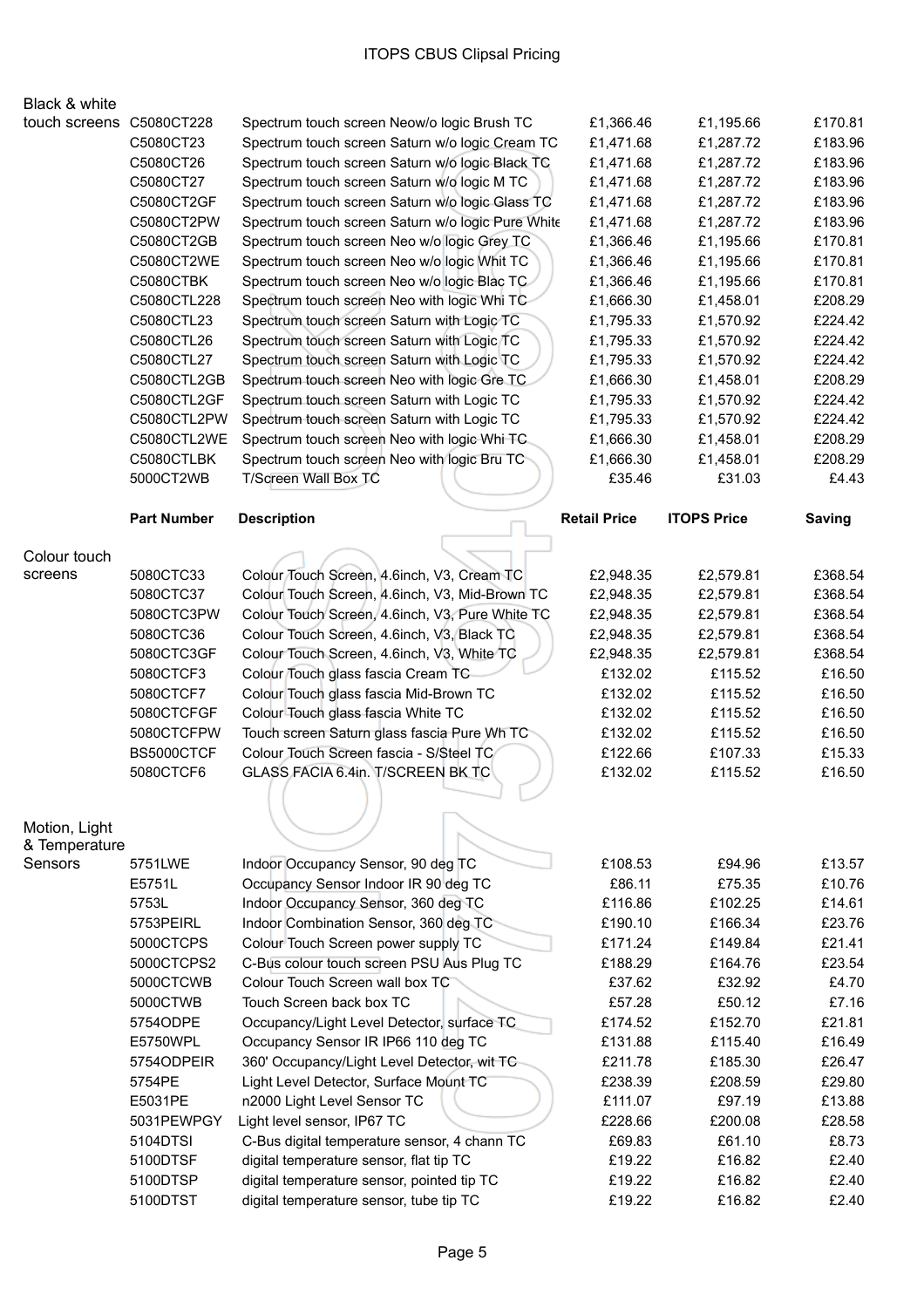| <b>Thermostats</b> | 5070THBBK          | Single Zone Thermostat w/o relays TC            | £262.19             | £229.41            | £32.77        |
|--------------------|--------------------|-------------------------------------------------|---------------------|--------------------|---------------|
|                    | 5070THBPGWE        | Single Zone Thermostat w/o relays TC            | £262.19             | £229.41            | £32.77        |
|                    | 5070THBRBK         | Single Zone Thermostat 5 relays TC              | £314.46             | £275.15            | £39.31        |
|                    |                    | 5070THBRPGWE Single Zone Thermostat 5 relays TC | £314.46             | £275.15            | £39.31        |
|                    | 5070THBRSS         | Single Zone Thermostat 5 relays TC              | £314.46             | £275.15            | £39.31        |
|                    | 5070THBSS          | Single Zone Thermostat S/Steel TC               | £271.28             | £237.37            | £33.91        |
|                    | 5070THPBK          | 4 Zone Thermostat w/o relays TC                 | £334.32             | £292.53            | £41.79        |
|                    | 5070THPPGWE        | 4 Zone Thermostat w/o relays TC                 | £334.32             | £292.53            | £41.79        |
|                    | 5070THPRBK         | 4 Zone Thermostat with 5 relays TC              | £387.34             | £338.92            | £48.42        |
|                    |                    | 5070THPRPGWE 4 Zone Thermostat with 5 relays TC | £387.34             | £338.92            | £48.42        |
|                    | 5070THPRSS         | 4 Zone Thermostat with 5 relays TC              | £387.34             | £338.92            | £48.42        |
|                    | 5070THPSS          | 4 Zone Thermostat w/o relays TC                 | £334.32             | £292.53            | £41.79        |
|                    |                    |                                                 |                     |                    |               |
|                    | <b>Part Number</b> | <b>Description</b>                              | <b>Retail Price</b> | <b>ITOPS Price</b> | <b>Saving</b> |
|                    |                    |                                                 |                     |                    |               |
| General Input      |                    |                                                 |                     |                    |               |
| Units              | E5504GI            | 4Ch General Input Unit TC                       | £383.94             | £335.95            | £47.99        |
|                    | <b>L5504AUX</b>    | Auxiliary 4Ch Input Module TC                   | £204.60             | £179.03            | £25.58        |
|                    | E5034NIRLWE        | E2000 4G Key Input 4Ch IR Receiver White TC     | £115.63             | £101.18            | £14.45        |
|                    | 5088TX             | Remote Control 8 Keys TC                        | £107.12             | £93.73             | £13.39        |
|                    | 5038TX             | Remote control 8 Button TC                      | £112.12             | £98.10             | £14.01        |
|                    | 5080TXC            | C-Bus Remote Control Holder TC                  | £7.13               | £6.24              | £0.89         |
|                    | 5104BCLWE          | Bus coupler - Auxiliary Input unit TC           | £122.44             | £107.13            | £15.30        |
|                    |                    |                                                 |                     |                    |               |
| Neo inputs         | E5052NLBK          | Neo 2 Gang input Black TC                       | £142.58             | £124.76            | £17.82        |
|                    | E5052NLGB          | Neo 2 Gang input Battleship Grey TC             | £142.58             | £124.76            | £17.82        |
|                    | E5052NLWE          | Neo 2 Gang input White TC                       | £142.58             | £124.76            | £17.82        |
|                    | E5054DLBK          | Neo 4 Gang input DLT Black TC                   | £246.54             | £215.72            | £30.82        |
|                    | E5054DLBR          | Neo 4 Gang input DLT Brown TC                   | £246.54             | £215.72            | £30.82        |
|                    | E5054DLCM          | Neo 4 Gang input DLT Cream TC                   | £246.54             | £215.72            | £30.82        |
|                    |                    | Neo 4 Gang input DLT D/Sand TC                  |                     |                    | £30.82        |
|                    | E5054DLDS          |                                                 | £246.54             | £215.72            |               |
|                    | E5054DLGB          | Neo 4 Gang input DLT Battleship Grey TC         | £246.54             | £215.72            | £30.82        |
|                    | E5054DLWE          | Neo 4 Gang input DLT White TC                   | £246.54             | £215.72            | £30.82        |
|                    | E5054NLBK          | Neo 4 Gang input Black TC                       | £160.92             | £140.81            | £20.12        |
|                    | E5054NLGB          | Neo 4 Gang input Battleship Grey TC             | £160.92             | £140.81            | £20.12        |
|                    | E5054NLWE          | Neo 4 Gang input White TC                       | £160.92             | £140.81            | £20.12        |
|                    | E5058NLBK          | Neo 8 Gang input Black TC                       | £176.10             | £154.09            | £22.01        |
|                    | E5058NLGB          | Neo 8 Gang input Battleship Grey TC             | £176.10             | £154.09            | £22.01        |
|                    | E5058NLWE          | Neo 8 Gang input White TC                       | £176.10             | £154.09            | £22.01        |
|                    | 5052NLGB           | Neo 2 Gang input Battleship Grey TC             | £140.40             | £122.85            | £17.55        |
|                    | 5052NLWE           | Neo 2 Gang input White TC                       | £140.40             | £122.85            | £17.55        |
|                    | 5054NLGB           | Neo 4 Gang input Battleship Grey TC             | £150.22             | £131.44            | £18.78        |
|                    | 5054NLWE           | Neo 4 Gang input White TC                       | £150.22             | £131.44            | £18.78        |
|                    | 5058NLGB           | Neo 8 Gang input Battleship Grey TC             | £171.80             | £150.33            | £21.48        |
|                    | 5058NLWE           | Neo 8 Gang input White TC                       | £171.80             | £150.33            | £21.48        |
|                    | 5055DLGB           | Neo 5 Gang input DLT Battleship Grey TC         | £238.20             | £208.43            | £29.78        |
|                    | 5055DLWE           | Neo 5 Gang input DLT White TC                   | £238.20             | £208.43            | £29.78        |
|                    | 5055EDLBK          | EDLT DLT, Neo wall switch, bla TC               | £284.04             | £248.54            | £35.51        |
|                    | 5055EDLGB          | EDLT DLT, Neo wall switch, bat TC               | £284.04             | £248.54            | £35.51        |
|                    | 5055EDLWE          | EDLT DLT, Neo wall switch, whi TC               | £284.04             | £248.54            | £35.51        |
|                    | 5058NRPBK          | Rocker switch covers & spacers - Black TC       | £27.20              | £23.80             | £3.40         |
|                    | 5058NRPBR          | Rocker & spacer pk Brown TC                     | £27.20              | £23.80             | £3.40         |
|                    | 5058NRPCM          | Rocker switch covers & spacers - Cream TC       | £27.20              | £23.80             | £3.40         |
|                    | 5058NRPDS          | Rocker covers & spacers - Desert Sand TC        | £27.20              | £23.80             | £3.40         |
|                    | 5058NRPGB          | Rocker covers & spacers - Grey/Silver TC        | £27.20              | £23.80             | £3.40         |
|                    | 5058NRPSG          | Rocker covers & spacers - Soft Grey TC          | £27.20              | £23.80             | £3.40         |
|                    | 5058NRPWE          | Rocker switch covers & spacers - White TC       | £27.20              | £23.80             | £3.40         |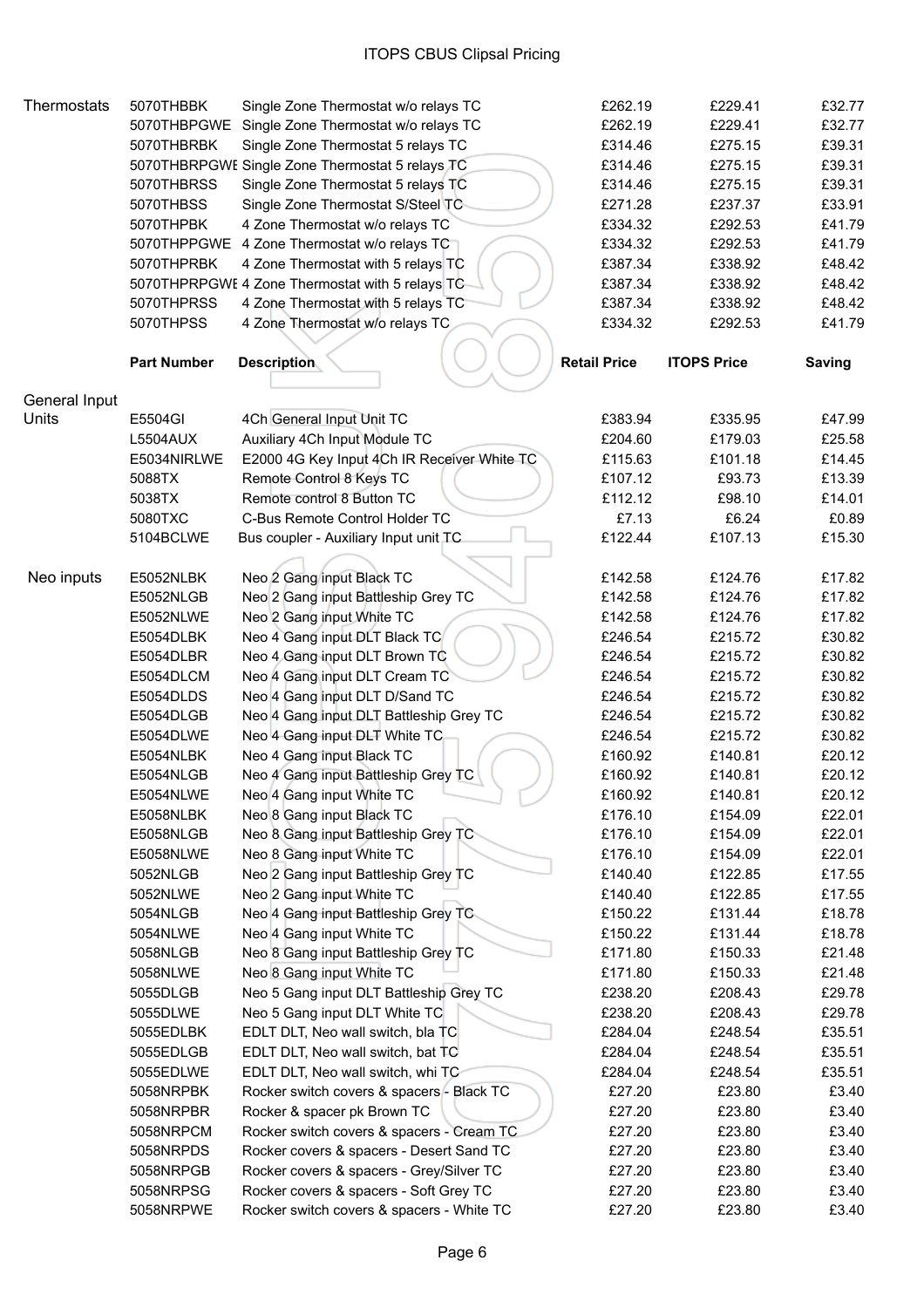|              | 5052NRICM          | Rocker switch with ID window - Cream TC     | £28.36              | £24.81             | £3.54         |
|--------------|--------------------|---------------------------------------------|---------------------|--------------------|---------------|
|              | 5052NRIGB          | Rocker with ID window - Grey/Silver TC      | £28.36              | £24.81             | £3.54         |
|              | 5052NRPBK          | Rocker switch covers & spacers - Black TC   | £23.17              | £20.28             | £2.90         |
|              | 5052NRPBR          | Rocker switch covers & spacers BR TC        | £23.17              | £20.28             | £2.90         |
|              | <b>Part Number</b> | <b>Description</b>                          | <b>Retail Price</b> | <b>ITOPS Price</b> | <b>Saving</b> |
| Neo inputs   | 5052NRPCM          | Rocker switch covers & spacers - Cream TC   | £23.17              | £20.28             | £2.90         |
|              | 5052NRPDS          | Rocker covers & spacers - Desert Sand TC    | £23.17              | £20.28             | £2.90         |
|              | 5052NRPGB          | Rocker covers & spacers - Grey/Silver TC    | £23.17              | £20.28             | £2.90         |
|              | 5052NRPSG          | Rocker covers & spacers - Soft Grey TC      | £23.17              | £20.28             | £2.90         |
|              | 5052NRPWE          | Rocker switch covers & spacers - White TC   | £23.17              | £20.28             | £2.90         |
|              | 5050C8             | EDLT DLT, Neo style Outer Cove TC           | £11.90              | £10.42             | £1.49         |
|              | 5050CT3BK          | C-TOUCH 6.4IN COLOUR T/SCN, V3 TC           | £1,825.74           | £1,597.52          | £228.22       |
|              | 5050CTC            | 328 C-TOUCH 6.4IN COLOUR T/SCN, V3 TC       | £1,825.74           | £1,597.52          | £228.22       |
|              | 5050CTC            | 3GB C-TOUCH 6.4IN COLOUR T/SCN, V3 TC       | £1,825.74           | £1,597.52          | £228.22       |
|              | 5050CTC            | 3WE C-TOUCH 6.4IN COLOUR T/SCN, V3 TC       | £1,825.74           | £1,597.52          | £228.22       |
|              | 5050CT228          | B B&W WT/Screen Neo White Brushed AI TC     | £675.37             | £590.95            | £84.42        |
|              | 5050CT2BK          | B B&W WT/Screen Neo Black TC                | £675.37             | £590.95            | £84.42        |
|              | 5050CT2F28         | B B&W WT/Screen Neo Fascia White & B TC     | £25.64              | £22.44             | £3.21         |
|              | 5050CT2FBK         | B B&W WT/Screen Neo Fascia Black TC         | £25.64              | £22.44             | £3.21         |
|              | 5050CT2FGB         | B B&W WT/Screen Neo Fascia Battleshi TC     | £25.64              | £22.44             | £3.21         |
|              | 5050CT2FWE         | B B&W WT/Screen Neo Fascia White TC         | £25.64              | £22.44             | £3.21         |
|              | 5050CT2GB          | B B&W WT/Screen Neo Battleship Grey TC      | £655.70             | £573.74            | £81.96        |
|              | 5050CT2WE          | B B&W WT/Screen Neo White TC                | £655.70             | £573.74            | £81.96        |
|              | 5050CTC            | WE C-Bus colour touch screen Neo TC         | £2,971.99           | £2,600.49          | £371.50       |
|              | 5050CTL228         | B B&W WT/Screen Logic Neo White Brus TC     | £818.77             | £716.43            | £102.35       |
|              | 5050CTL2BK         | B B&W WT/Screen Logic Neo Black TC          | £818.77             | £716.43            | £102.35       |
|              | 5050CTL2GB         | B B&W WT/Screen Logic Neo Battleship TC     | £818.77             | £716.43            | £102.35       |
|              | 5050CTL2WE         | B B&W WT/Screen Logic Neo White TC          | £818.77             | £716.43            | £102.35       |
|              | 5050ISBK           | Inner surround - rectangular - Black TC     | £17.29              | £15.13             | £2.16         |
|              | 5050ISBR           | Neo inner surround pk of 5 Brown TC         | £17.29              | £15.13             | £2.16         |
|              | 5050ISCM           | Inner surround - rectangular - Cream TC     | £17.29              | £15.13             | £2.16         |
|              | 5050ISDS           | Inner surround-Desert Sand-PK OF 5 TC       | £16.22              | £14.20             | £2.03         |
|              | 5050ISGD           | Inner surround - rectangular - Gold TC      | £48.77              | £42.67             | £6.10         |
|              | 5050ISWE           | Inner surround - rectangular - White TC     | £16.38              | £14.33             | £2.05         |
|              | 5050OSBK           | Outer surround - rectangular - Black TC.    | £16.94              | £14.83             | £2.12         |
|              | 5050OSBR           | Neo Outer Surround Brown TC                 | £16.94              | £14.83             | £2.12         |
|              | 5050OSCM           | Outer surround - rectangular - Cream TC     | £16.94              | £14.83             | £2.12         |
|              | 5050OSDS           | Inner surround - rectangle Desert Sand TC   | £16.94              | £14.83             | £2.12         |
|              | 5050OSSG           | Outer surround - rectangular - Soft Grey TC | £16.94              | £14.83             | £2.12         |
|              | 5050OSWE           | Outer surround - rectangular - White TC     | £16.94              | £14.83             | £2.12         |
| Output units |                    |                                             |                     |                    |               |
| Dimmer units | L5504D2U           | 4C 2.5A Universal Dimmmer with Po TC        | £604.09             | £528.58            | £75.51        |
|              | L5504D2UP          | 4C 2.5A Universal Dimmmer w/o Pow TC        | £554.69             | £485.35            | £69.34        |
|              | S31LCDA            | Load Correction Device, 500W TC             | £84.00              | £73.50             | £10.50        |
|              | L5508D1A           | Dimmer 8Ch 1A per Ch inc. pwr TC            | £529.00             | £462.87            | £66.12        |
|              | L5508D1AP          | Dimmer 8Ch 1A per Ch ex. pwr TC             | £495.90             | £433.91            | £61.99        |
|              | L5504D2A           | Dimmer 4Ch 2A per Ch inc. pwr TC            | £545.48             | £477.30            | £68.19        |
|              | L5504D2AP          | Dimmer 4Ch 2A per Ch ex. pwr TC             | £495.90             | £433.91            | £61.99        |
|              | <b>Part Number</b> | <b>Description</b>                          | <b>Retail Price</b> | <b>ITOPS Price</b> | <b>Saving</b> |
| Relays       | L5504RVFP          | Relay 4Ch 10A per Ch ex. pwr TC             | £380.21             | £332.68            | £47.53        |
|              | <b>L5504RVF</b>    | Relay 4Ch 10A per Ch inc. pwr TC            | £413.28             | £361.62            | £51.66        |
|              | L5508RVFP          | Relay 8Ch 10A per Ch ex. pwr TC             | £459.04             | £401.66            | £57.38        |
|              | <b>L5508RVF</b>    | Relay 8Ch 10A per Ch inc. pwr TC            | £525.79             | £460.07            | £65.72        |